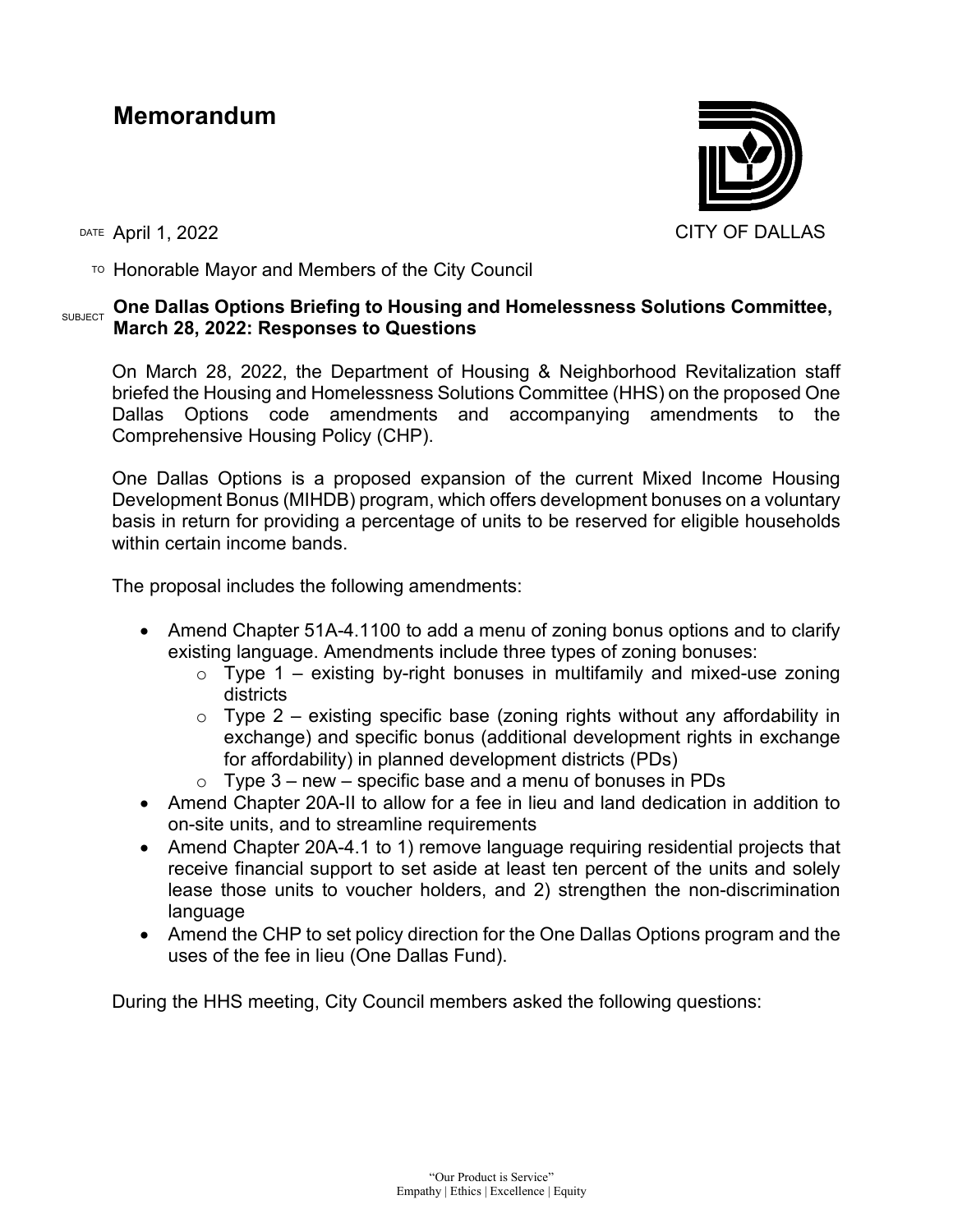**One Dallas Options Briefing to Housing and Homelessness Solutions Committee, March 28, 2022: Responses to Questions**

**1. In Type 2 districts, staff mentions that most elements of the PD can still be negotiated on a case-by-case basis. Does this include only land use elements? Or does it also include the proposed fee?**

To encourage predictability, the fee is proposed to reside in Article 20A-II, which regulates the implementation of the proposed One Dallas Program. As such, it cannot be modified by a PD.

**2. Based on a series of parking utilization studies mentioned in the HHS briefing, mixed income developments, like those in the current MIHDB program, use only 0.8 to 1.1 parking spaces per unit, even at peak times. This sometimes means leaving hundreds of parking spaces empty. How much of this underutilized parking is due to the requirements of City code versus requirements placed on the property by the developer's lenders and other finance partners?**

In conducting research for the One Dallas Program, staff did not investigate the specifics of a developer's financing and did not collect this information.

A look at the current city code requirements for parking may be helpful to put these empty spaces in multifamily developments into context. Under the requirements of Chapter 51A-4.209(b)(5), multifamily uses must provide one parking space per bedroom, with *bedroom* defined as "any room in a dwelling unit other than a kitchen, dining room, living room, bathroom, or closet. Additional dining rooms and living rooms, and all dens, game rooms, sunrooms, and other similar rooms are considered bedrooms."

The current MIHDB minimum parking requirement is 1.25 spaces per unit.

If mixed-income and some market rate multifamily developments generally only need about one space per dwelling unit, it is clear that the standard parking requirements in the city code, and even the reduced parking requirements in the MIHDB program, may result in vast amounts of empty parking spaces.

SUBJECT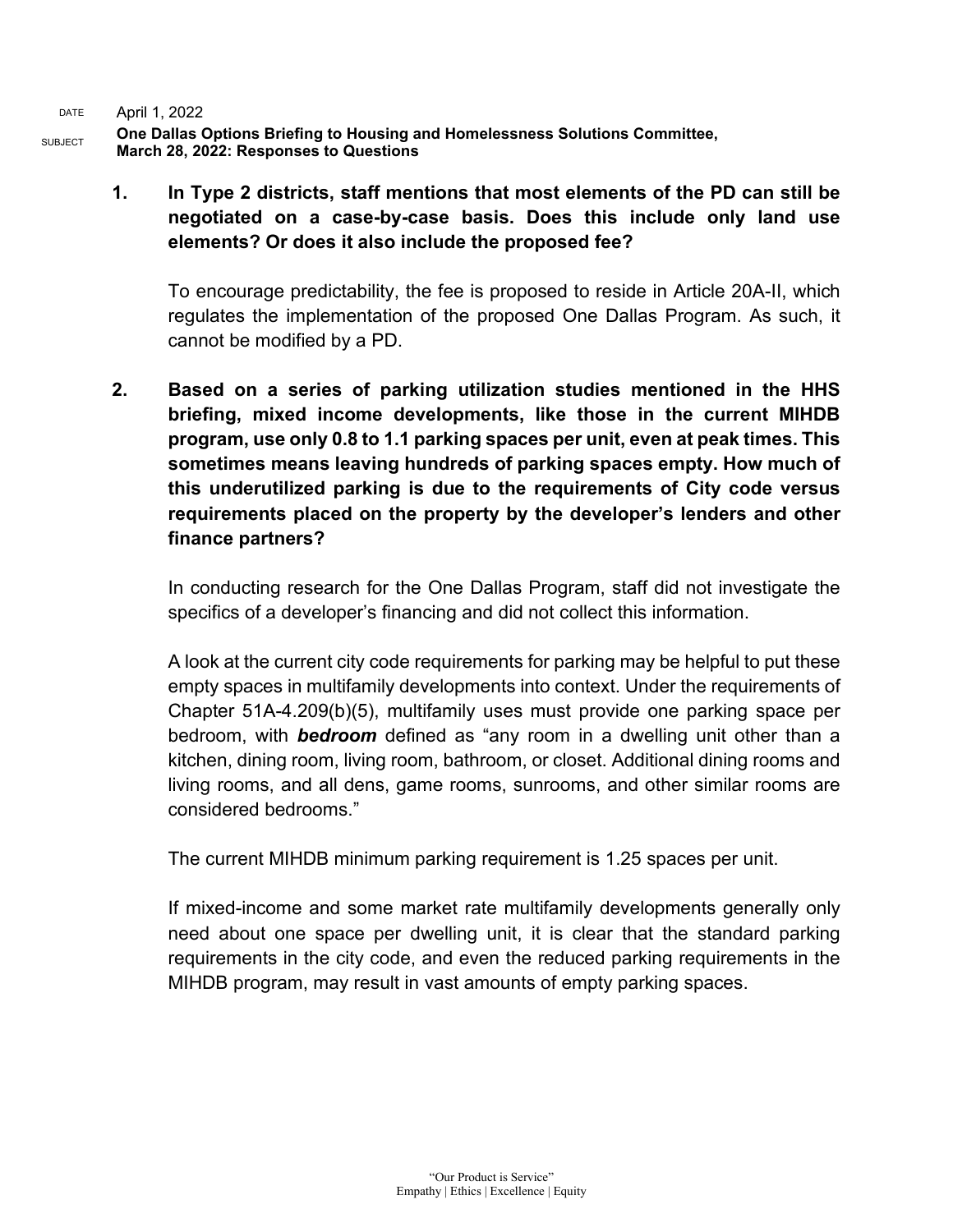SUBJECT **One Dallas Options Briefing to Housing and Homelessness Solutions Committee, March 28, 2022: Responses to Questions**

> **3. The proposed fees for the fee-in-lieu portion of the proposal vary by number of stories in the development. Why is the fee higher in high-rise developments than in low-rise developments?**

Construction costs per foot tend to be higher for high-rise construction than they are for mid-rise or low-rise developments. The fee is calibrated to be less than two or three percent of hard construction costs.

**4. The fund is proposed to be dispersed through the existing standing Notice of Funding Availability to Develop Affordable Homeownership and Rental Housing (NOFA). Has staff considered geographic zones to ensure that fees are used to create mixed income housing near where the fees were generated?**

Staff has discussed a variety of geographic distribution frameworks but currently recommends that the funding be used to support development where it is needed to affirmatively further fair housing.

The current NOFA application process and scoring criteria are used to ensure developments meet fair housing, business inclusion, and other equity goals. Over the summer, staff proposes to review the current NOFA and may recommend updates to the scoring criteria such as extra points for using funds within a certain radius of a project that paid into the One Dallas Fund and extra points for exceeding certain racial equity goals.

**5. The fund is proposed to be used to fund administration costs for running the program. Is it possible that the One Dallas Options program could be selfsustaining? Also, what limits does staff recommend on the administration expense to ensure that the fund is not used mostly for overhead?**

Yes, the One Dallas Options program could be self-sustaining. The first fee alone is likely to be enough to pay staff time for the first few years.

The proposal recommends that staff time devoted to One Dallas Options program will be tracked on an hourly basis and billed to the One Dallas Fund according to the hourly rate of the staff member completing the work. Staff does not recommend an arbitrary percentage of the One Dallas Fund be devoted to administrative costs given the potential variability of the fund income.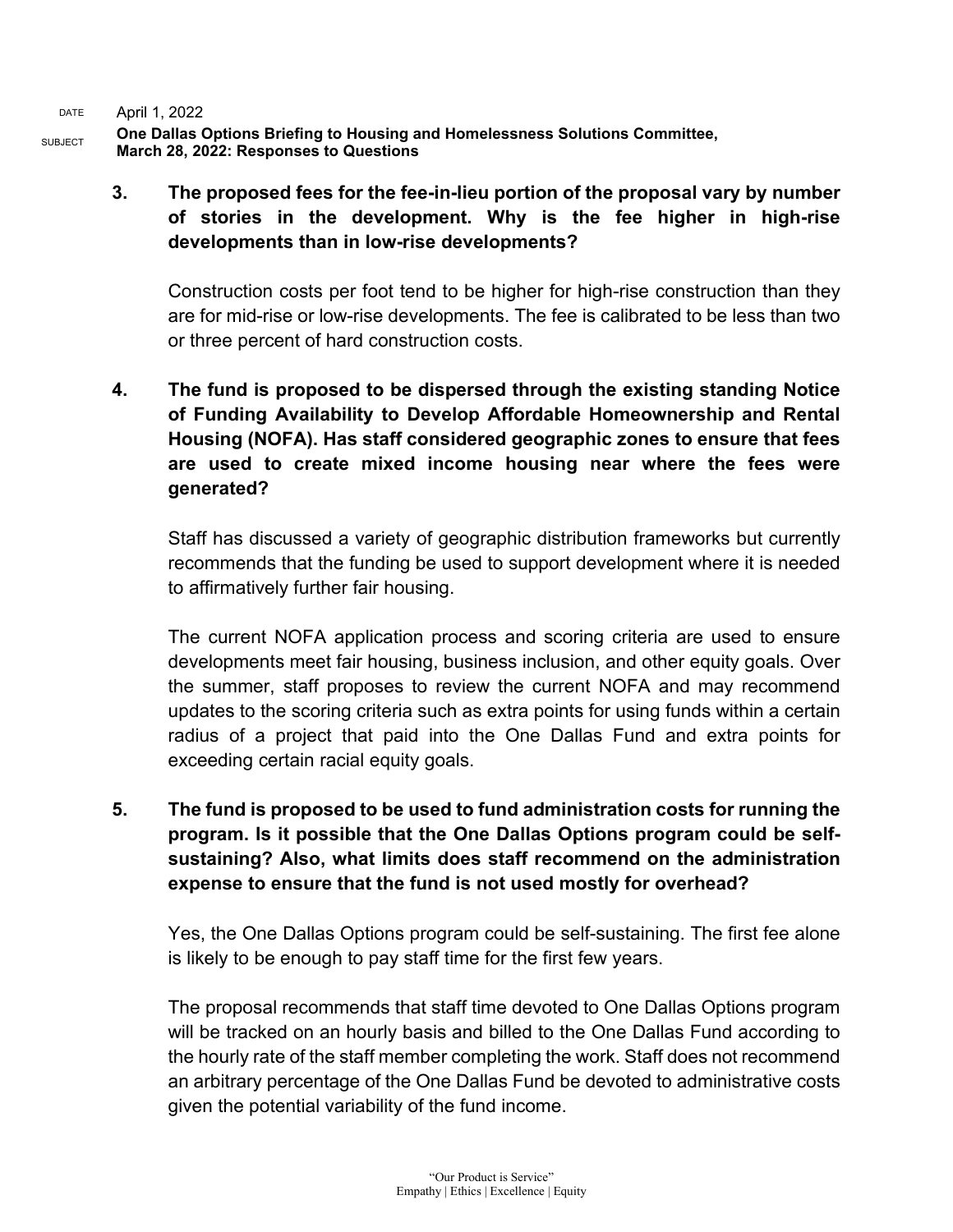#### SUBJECT **One Dallas Options Briefing to Housing and Homelessness Solutions Committee, March 28, 2022: Responses to Questions**

Any other administrative expenditures, such as for data needed to run the program, will be billed to the One Dallas Fund after review through the normal administrative action and City Council approval process to ensure the expenditures directly support the program.

## **6. One of the ways to fulfill the exchange of extra development rights for mixed income housing is to dedicate land to the City. Will you provide more insight on land dedication?**

Specific details and requirements will be worked out in a subsequent implementation phase and reported back to the City Council.

**7. In 2016, Chapter 20A-4.1 was amended to require that all multifamily development projects that receive financial incentives must set aside at least ten percent of their units and solely lease those units to voucher holders. If voucher holders are not available, the units must be vacant. Why are you recommending removing this ten percent requirement, and how would the alternative work?**

This strict "voucher holder or vacant" requirement has produced zero units except for those within tax credit projects. The supply of new vouchers is sometimes limited because of a lack of federal funds to support the voucher program. Likewise, voucher holders are sometimes unable to move from one property to another. As a result, both market rate and tax credit developers are uncomfortable with this strict requirement because of the risk that 10% of their units will be vacant.

In contrast, the existing MIHDB program, which requires developers not to discriminate against voucher holders, has nearly 5,300 units in the development pipeline, a significant percentage of which will be available to voucher holders.

## **8. Between 2017 and 2022, about how many total zoning cases with a multifamily component were approved by City Council?**

Between 2017 and now, the City Council has approved nearly 55-60 zoning cases with a multifamily component, and out of those, nearly 40 have MIHDB components, with a base (zoning rights without any affordability in exchange) and a bonus (additional development rights in exchange for affordability).